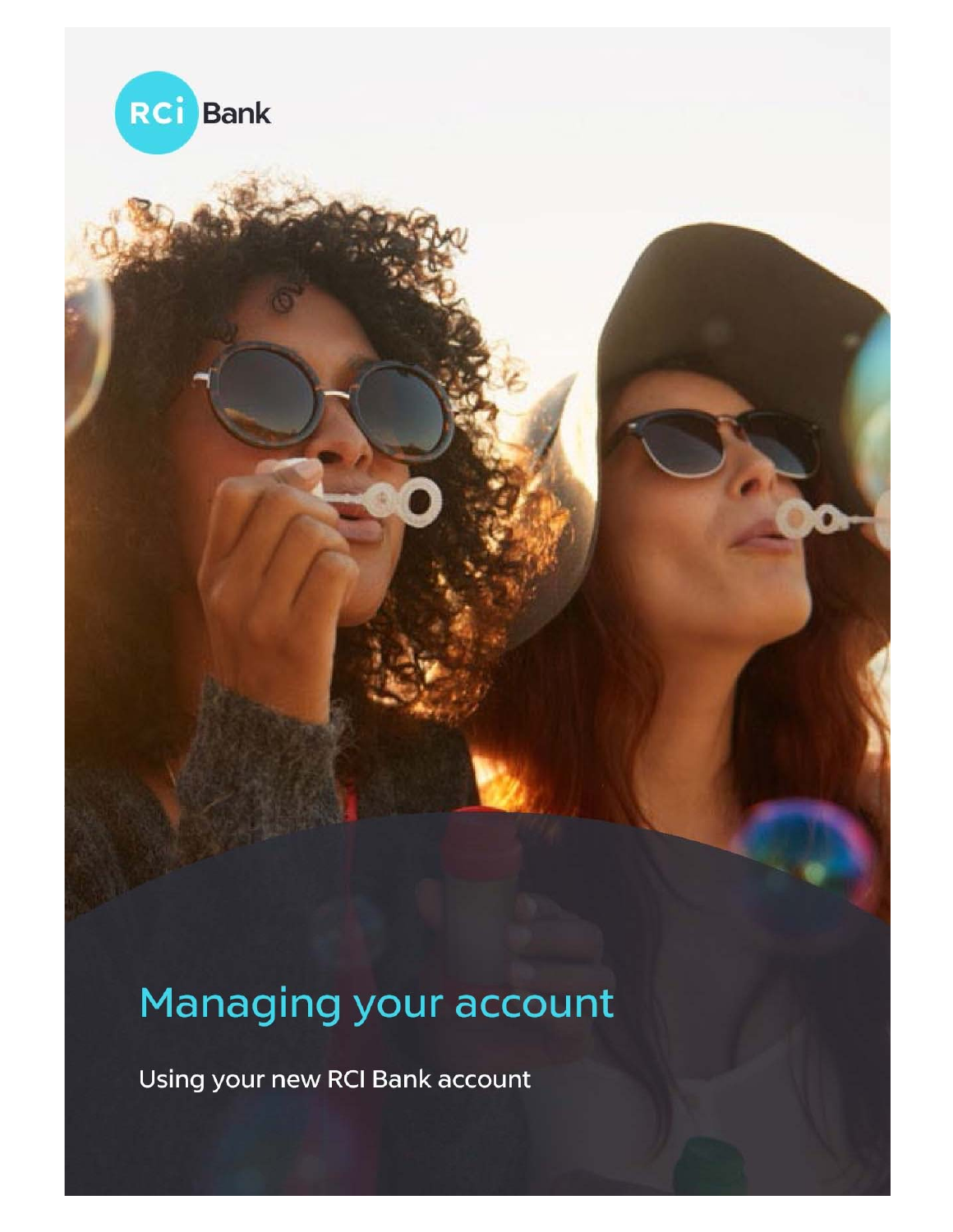

# Hello, and welcome to RCI Bank

We're passionate about making it so easy to save that you can sit back, relax and enjoy life.

We aim to be transparent and upfront with our customers and this document is designed to give you the facts about your new account, how it works, and help you understand where we're coming from.

Thank you for joining us, and please get in touch – we'd love to know what you think.

This document contains important information about how to manage your account and it's important you understand it. Together with our Terms and conditions of our relationship, customer privacy policy, deposit scheme (FSCS) information sheet and our Account information summary, they form your agreement with us.

To view any of the documents making up your agreement please just ask, or visit http://www.rcibank.co.uk/support centre/legal-centre/your-agreement.

Effective from 30th April 2021.

# Let's get started: opening an account

You can apply for an account online 24/7 and we're usually able to open the account on the same day.

As a responsible bank, it's important for us to know who our customers are. We'll ask questions to help us do this and so we can verify your address and identity using automated systems during the application process. If our systems can't verify you, we'll ask you to send further evidence by post (we'll let you know at the end of the application process). In these cases we'll usually open your account within a week.

We'll ask you for information which we will use to verify you when you access your account. This information needs to be given by the account holder(s) or a person with a suitable 'joint and several' power of attorney.

# Using your account

### Setting-up a 'linked account'

When you open your account we'll ask you to set-up a 'linked account'. This linked account should be an existing personal UK current account of yours which you'll use to transfer money in and out of your RCI Bank account. If you set up a joint account with us, the linked account must be in the same names. Before you can make any withdrawals from your RCI Bank account, you must first authenticate your linked account details. You can change your linked account at any time in internet banking and you can only have one live linked account at any time.

If you amend your linked account, the new details must be authenticated before it becomes active. You can still use the existing linked account in the meantime.

#### How to manage your account

Your account is fully manageable online, 24/7 at rcibank. co.uk. You can also contact the team:

Secure mail: Click 'Send message' when logged in

Email: hello@rcibank.co.uk

#### Telephone: 0345 6056 050

Telephone calls may be recorded for monitoring and training purposes.

Write to: 'Freepost: RCI BANK' (that's all, no stamp or address details needed)

We're here to help Mon-Thurs 8am-8pm, Fri 8am to 6:30pm, Sat 9am-5pm and Sun 10am-4pm except UK bank holidays. Calls are charged at local rates.

### Logging into internet banking

As soon as your application has been accepted, we'll send you your secure internet banking User ID in the post to your home address. This is your unique access code and you shouldn't share it.

- 1. When you've received your User ID, visit rcibank.co.uk and click 'Log in'
- Enter your User ID and password you created when you applied for the account
- 3. Enter the required characters from your memorable information (again, you will have created this when you applied).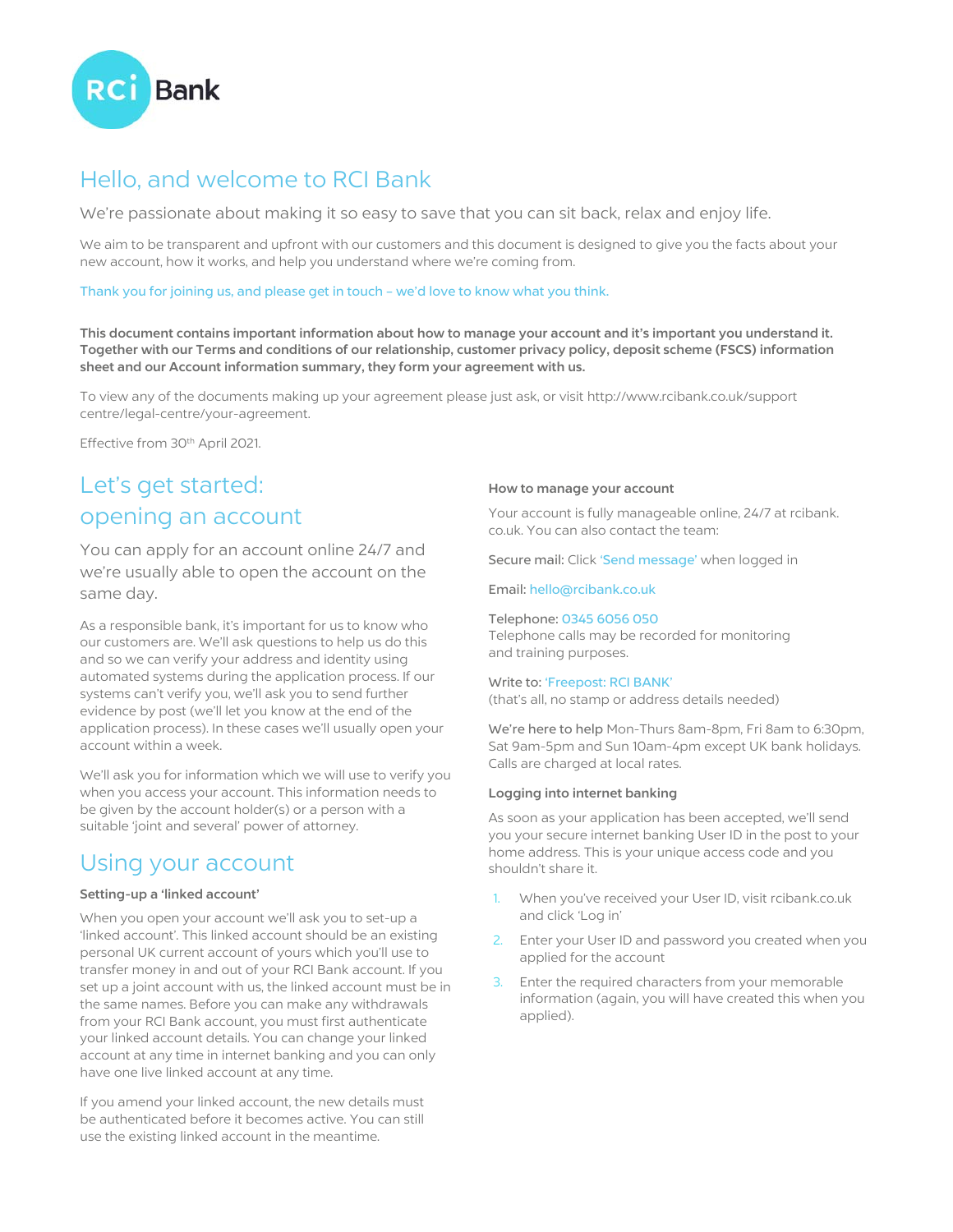# In internet banking you can:

- See statements for all your accounts, including all transactions, their status, dates, amounts, charges and unique payment references
- View all your savings accounts from one dashboard
- Send and receive secure messages to and from our team
- Open new accounts
- Change your interest payment frequency View the details of your account, including the current interest rate and account type
- Rename your accounts and choose your account image
- Plus much more.

If you make or amend a payment through internet banking, you'll receive an on-screen confirmation (keep this safe – it's the only notice of that instruction you'll receive).

# Making payments into your account

You can transfer money from your linked account using one-off electronic payments and regular standing orders, as well as from existing RCI Bank accounts in your name. The funding window for Fixed Term accounts is 14 days. You can make as many deposits as you like within this time (subject to the maximum account balance) but you cannot make any withdrawals from a Fixed Term account until it matures.

Cheques can only be used to make the first payment into a new account.

With all payments you need to use these details:

- Beneficiary: RCI Bank
- Sort code: we sent this at account opening
- Account number: we sent this at account opening
- Payment reference: we sent this at account opening

Make cheques payable to: RCI Bank, <Payment reference>, <Surname>.

This information will also be detailed in your welcome letter.

If these references aren't included with your payment, we won't be able to allocate the money to your account and will return it without liability and interest.

#### Important information:

• If your product type allows withdrawals, your money will be available for withdrawal on the day we credit your account, except for cheques which are available from the seventh business day (due to the cheque clearing process). You cannot make any withdrawals from a Fixed Term product before the maturity date. Withdrawals from a Notice account are subject to a minimum notice period.

- We'll credit your account on the same day as we receive your payment except for cheques which can take up to seven business days to clear the central clearing system. Cheques will earn interest from the second day we receive funds.
- Stray payments sometimes we receive electronic payments before we verify details or open the account. In these circumstances, you'll receive your payment back without interest and to the account from which it came from.

### **Cheques**

This is our cheque clearing cycle from receipt of your cheque:

- a) You'll start earning interest from the second business day after receipt.
- b) Your cheque will be cleared after a maximum of seven business days after receipt and your funds will be available for withdrawal.

 If a cheque paid into your account is returned to us, we may need to restart the cheque clearing cycle. If this is the case we'll let you know and will debit and recredit your account on the third business day following receipt – this will then become the first business day of the new cycle.

# Making withdrawals from your account

If your account terms allow, you can make a withdrawal from your RCI Bank savings account to your linked account this can normally take a couple of days, see table below.

| Day and time you<br>make payment                           |                      | Mon  | Tues  | Wed   | <b>Thurs</b> | Fri  | Sat  | Sun  |
|------------------------------------------------------------|----------------------|------|-------|-------|--------------|------|------|------|
| Day received<br>in linked<br>account<br>(by end of<br>day) | <b>Before</b><br>2pm | Tues | Wed   | Thurs | Fri          | Mon  | Tues | Tues |
|                                                            | After<br>2pm         | Wed  | Thurs | Fri   | Mon          | Tues | Tues | Tues |

On weekends, bank holidays and seasonal holidays add extra time accordingly.

- Make a transfer by 2pm on a business day and the money should be available in your linked account by the end of the following business day. Where the 24th and/or the 31st of December falls on a business day, an earlier withdrawal cut off time of 11am will apply.
- If you really need your money the same day please call us to request a CHAPS payment. There is usually a charge of £15 for CHAPS payments as detailed on your Account Information Summary.
- If making a withdrawal from a Notice account, you must add the full notice period to the above timescales. For example, if your notice product has a 95 day notice period, you must first provide notice and then 95 days later your payment will be processed in line with the above timescales.

You can only withdraw money available, so please ensure you have sufficient cleared funds in your account before making a withdrawal to avoid it being declined.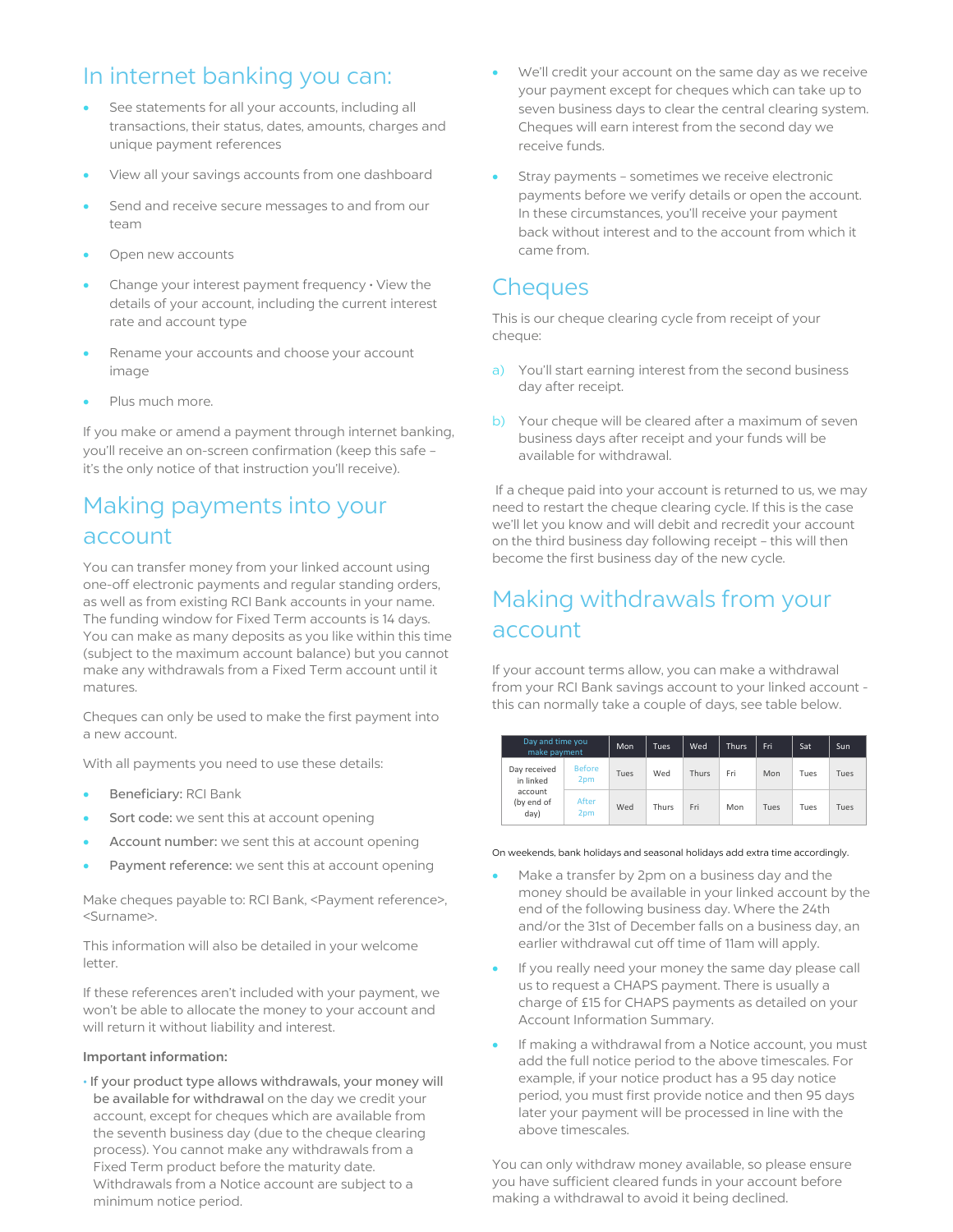You can use a cheque to make your first payment into your account – we'll aim to make return payment to you in the same way if you close your account.

Please remember you cannot make any withdrawals from a Fixed Term account before the maturity date. If you think you will need to withdraw funds then you should consider a Freedom Savings or Notice account instead.

# Maturity options for Fixed Term products

At the end of the fixed term period we will email you 14 days in advance to let you know your options.

You can choose to re-invest your funds into another Fixed Term account of 1, 2, 3, 4 or 5 years, transfer your funds into a Notice account or transfer your funds into an Easy Access account. If you don't already have an Easy Access account, we'll create one for you. You don't need to do anything further.

Alternatively, if you don't want to re-invest and need to withdraw your funds to your linked account, simply transfer the funds into an Easy Access account and you can then withdraw your funds back to your linked account. For more information about our transaction timescales please visit: rcibank.co.uk/support/faq

If we don't hear from you we'll automatically transfer your funds to an Easy Access account. We'll remind you at least 7 days before the end of the fixed term period and you can change your mind up to 48 hours before the product matures.

### How do we calculate interest?

We start calculating your interest from the first day we receive your money (or two business days after receipt for cheques). We calculate it daily from then on.

Interest will be paid monthly or annually into the account – it's up to you, and you can change your preferences in internet banking at any time:

- If you choose monthly interest we'll pay it into the same account on the same date every month. If your interest is paid into your linked account it will arrive three days after the interest due date.
- If you choose annual interest we'll pay it into the same account on the same date every year. If your interest is paid into your linked account it will arrive three days after the interest due date.
- If you choose to get the interest paid to your linked account and earn less than £1 interest in your chosen period, we'll hold onto it and include it in the next interest payment over £1. If you get your interest paid into your RCI Bank savings account, we'll pay the interest regardless.
- You'll earn interest until the day before withdrawal.
- From 6 April 2016 we pay interest without any tax deducted (gross).

### Interest rates, charges and tax

Let's be clear about this: banking with RCI Bank should be enjoyable and we don't apply penalties or charges for using your account normally. Saying that, you need to be aware of a few things:

- Transferring money to another bank (eg your linked account) can take a few days. If you need the payment to be made sooner please let us know – in exceptional circumstances we may be able to send it quicker for a charge (see our Account information summary for details).
- Our current fees and charges are available at rcibank. co.uk/support-centre/legal-centre/your-agreement and you can request a copy at any time.
- Unless mentioned otherwise in your Account information summary, rates can change and we'll keep you updated by email.
- Unless we agree otherwise, you're responsible for paying any taxes and costs incurred to access, open, close or manage your account.
- You're responsible for registering and declaring your tax status and tax residencies. If your situation changes you need to update us.
- Tax treatment is dependent on the personal circumstances of each customer and may be subject to change in the future.
- We may ask for extra documentation before being able to carry out some instructions.

### Online security

At RCI Bank, we'll earn your trust by taking responsibility for the security of our systems and internet banking, and by being honest with you. In return, we ask that you take responsibility for your access and security at your end. Specifically:

- When you log in to internet banking, use your unique User ID and enter the right characters from the memorable details you supplied at account opening. We'll only ever ask for a maximum of 3 characters from your memorable information – we don't need to know and will never ask you for your full memorable information. Please let us know if somebody asks you for this.
- If you call us we'll ask you to confirm some details about your account and your mother's maiden name, which you supplied at account opening.
- You'll need to take all reasonable steps to keep your log in and security details safe. For example, don't use easily guessed details.
- Check the transactions on your accounts regularly and you must advise us immediately if you spot any errors, something doesn't feel right, or you think or have become aware of someone else having access to your security details.